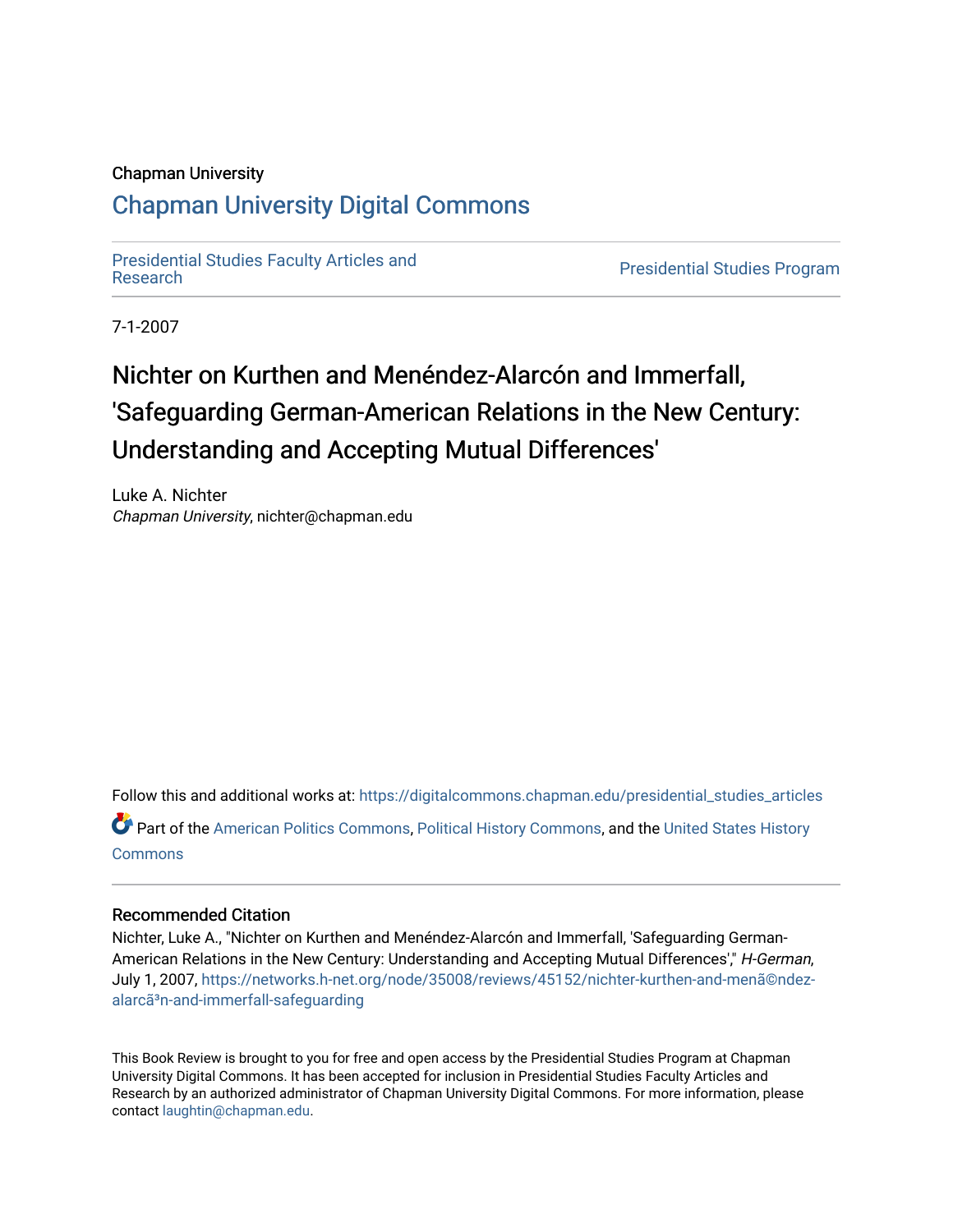## Nichter on Kurthen and Menéndez-Alarcón and Immerfall, 'Safeguarding German-American Relations in the New Century: Understanding and Accepting Mutual Differences'

## **Comments**

This review was originally published on *[H-German](https://networks.h-net.org/node/35008/reviews/45152/nichter-kurthen-and-men%C3%A3%C2%A9ndez-alarc%C3%A3%C2%B3n-and-immerfall-safeguarding)*.

## Creative Commons License



This work is licensed under a [Creative Commons Attribution-Noncommercial-No Derivative Works 3.0](https://creativecommons.org/licenses/by-nc-nd/3.0/) [License](https://creativecommons.org/licenses/by-nc-nd/3.0/).

## Copyright

The authors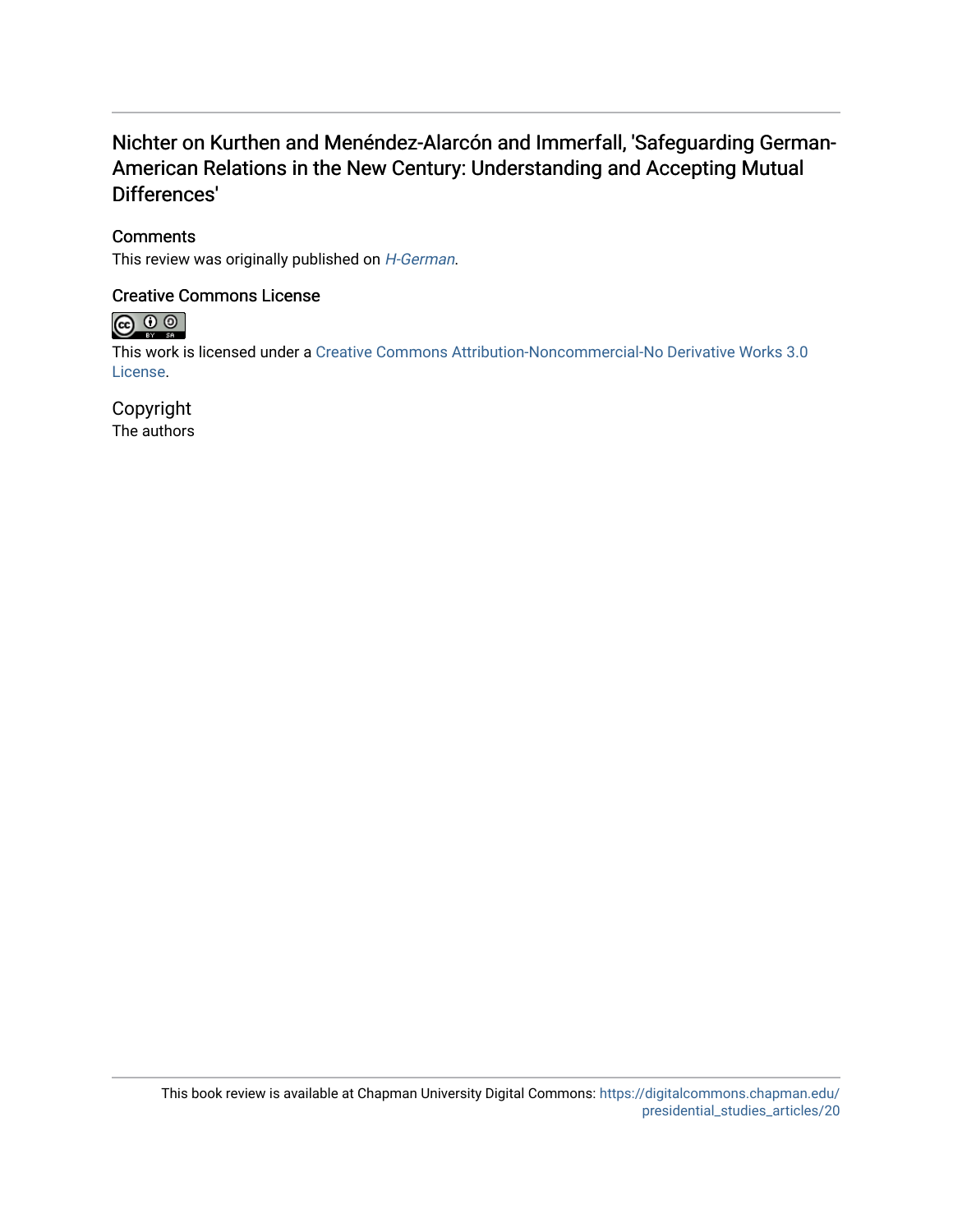# **Nichter on Kurthen and Menéndez-AlarcÃ3n and Immerfall, ['Safeguarding German-American Relations in the New](https://networks.h-net.org/node/35008/reviews/45152/nichter-kurthen-and-men%C3%A3%C2%A9ndez-alarc%C3%A3%C2%B3n-and-immerfall-safeguarding) [Century: Understanding and Accepting Mutual Differences'](https://networks.h-net.org/node/35008/reviews/45152/nichter-kurthen-and-men%C3%A3%C2%A9ndez-alarc%C3%A3%C2%B3n-and-immerfall-safeguarding)**

Review published on Sunday, July 1, 2007

Hermann Kurthen, Antonio V. Menéndez-AlarcÃ<sup>3</sup>n, Stefan Immerfall, eds. *[Safeguarding](http://www.amazon.com/exec/obidos/ASIN/0739115995) [German-American Relations in the New Century: Understanding and Accepting Mutual Differences.](http://www.amazon.com/exec/obidos/ASIN/0739115995)* Lanham: Lexington Books, 2006. 277 pp. \$68.00 (paper), ISBN 978-0-7391-1599-2.

**Reviewed by** Luke A. Nichter (Texas A&M University-Central Texas) **Published on** H-German (July, 2007)

## **Re-Addressing Transatlantic Relations in the Post-9/11 Period**

Renewed attempts have been made since September 11, 2001, to appraise the state of transatlantic relations. Scholars such as Robert Kagan, Jeremy Rifkin, and Timothy Garton Ash have sought to determine exactly where "Old Europe" ends and "New Europe" begins, and whether anything in the United States-Europe relationship is with salvaging. Some more critical thinkers, including John J. Miller and Mark Molesky, have questioned whether the very idea of an alliance with Europe is natural in the first place, bringing us back to Lord Palmerston's nineteenth century axiom that nations have no permanent allies, only permanent interests.

This volume, edited by a trio of sociologists, contains twelve contributions from across the social sciences and seeks to identify disagreements and opportunities for the future of German-American relations. These essays are split evenly between two sections entitled "Transatlantic Relations" and "Transatlantic Comparisons." They originated in a conference hosted jointly by the German Academic Exchange Service (DAAD), Butler University, Grand Valley State University, and the Pädagogische Hochschule Schwäbisch Gmünd. The contributors' point of departure is clear: following the end of the Cold War, "the rationale for the transatlantic political and military alliance between both nations has changed" (p. 3). Although Germany and the United States have many similarities--including a federal structure and economies based on free trade and foreign investment--they also have great differences.

In the first group of essays, Konrad Jarausch argues that in the debate over the merits of using hard versus soft power, culture is often left out of the equation. Jarausch defines culture as "diverging attitudes about the political role of religion, the admissibility of violence, the respect for international law, the need for environmental protection, the importance of social welfare, or the legitimacy of war" (p. 11). For Jarausch, differences in culture should be recognized as part of the policymaking process itself. Cultural factors also predominate in the contribution by Josef Braml, who claims that the transatlantic dissonances resulting from divergent views about religion most evident in the Second Gulf War and conflicts in the Middle East are rooted in society and the institutional framework of political systems. Furthermore, attempts at a precise understanding of these roots are the most frequent occasion for misunderstandings, particularly with regard to the false estimation of various factors in American policymaking, such as the so-called "Religious Right" and domestic

Citation: H-Net Reviews. *Nichter on Kurthen and Men*©ndez-AlarcÂ<sup>3</sup>n and Immerfall, 'Safeguarding German-American Relations in *the New Century: Understanding and Accepting Mutual Differences'*. H-German. 09-30-2014.

https://networks.h-net.org/node/35008/reviews/45152/nichter-kurthen-and-men%C3%A3%C2%A9ndez-alarc%C3%A3%C2%B3n-and-im merfall-safeguarding

Licensed under a Creative Commons Attribution-Noncommercial-No Derivative Works 3.0 United States License.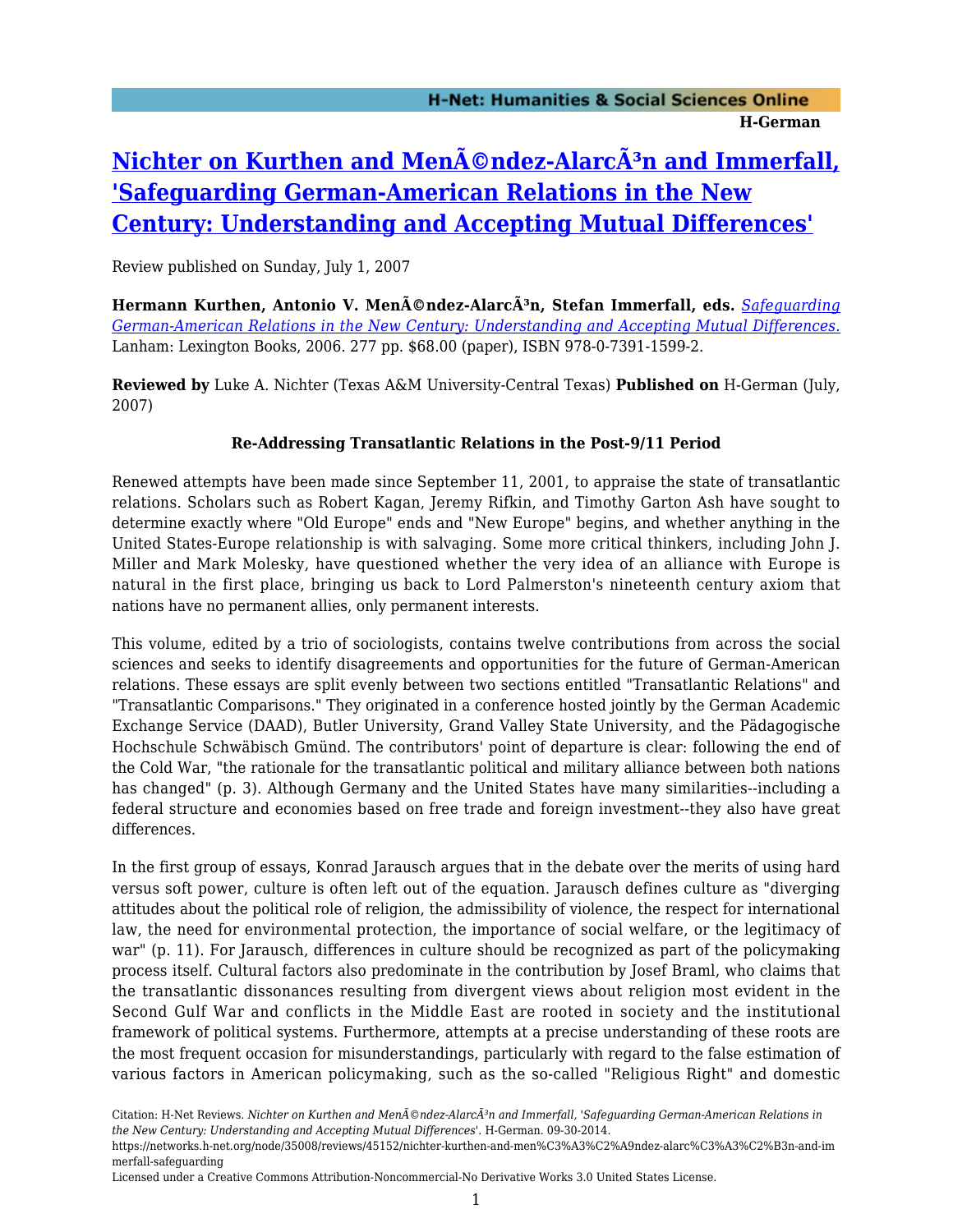## **H-Net: Humanities & Social Sciences Online H-German**

political issues more generally. Such failed attempts further distort Europeans' attempts to "understand" the political system of the United States. This position is echoed in the concluding essay of the volume, in which Stephen Kalberg looks at the influence of American religious traditions on American political culture. Although the author finds this tradition "weakened and secularized, the 'sect spirit' in political culture in particular sets the U.S. apart from its German and European allies" (p. 15).

A number of contributions from both sections of the book are focused on problems in the German-American relationship that arose from the United States' decision to declare war on Iraq. In the first section, turning to the influence of political culture, William Glenn Gray locates the Second Gulf War in the framework of differing developments in the more general German willingness to become involved in out-of-area conflicts. During the Cold War, West Germans were generally supportive of American interventions in the developing world, but now, free of Cold War vulnerabilities, Germany is much more hesitant to promote foreign policy goals through intervention. The author argues that Germany is likely (read "willing") to return to greater involvement in out-of-area conflicts in the near future, but such involvement will depend on whether European and American policymakers can agree on what is meant by good governance, failed states, and nuclear proliferation. Volker Frank discusses the root causes of disagreement between Germans and Americans before the outbreak of combat, arguing that Americans and Germans define "liberalism" differently. While Americans allegedly view it as an "expansive ideology to legitimize interests of the day that may legitimize even 'just wars' to spread 'freedom' and 'liberty'," Germans interpret liberalism in the context of European Enlightenment and through the seismic events of the first half of the twentieth century "as a demand for a Kantian 'universal and just peace'" (p. 12). Much of the reason for the unique American view, the author argues, is that religion has "always played a more influential role than in Germany" (p. 91). Also in this section, Stefan Immerfall refutes rising anti-Americanism as the explanation for German unwillingness to support the American decision to go to war with Iraq in 2003. Instead, he suggests that decision for or against war must be seen in a broader context that reflects the global position of each country, its statesmen, and "core normative orientations" (p. 13). Finally, in an essay that questions the significance of public disagreement of the war, Michael Backfisch argues that the central issue in German-American dialogue is economic performance. He notes that at the beginning of the Second Gulf War--at the height of transatlantic political tensions--new records were still being set in both economies in profits from transatlantic trade and foreign direct investment. Thus, he argues, economic signals may give us a better indication of the true health of transatlantic ties even when political signals are conflicting. However, because of the importance of economic relations, students of the German-American relationship should be especially sensitive to the economic damage that political rifts have the potential to cause, including the recent "Open Skies" agreement and perennial Boeing-Airbus disputes, as well as serious differences over the export of arms to China.

Two essays in the second section also treat the matter of misunderstandings around the Second Gulf War. Monique Laney uses public opinion about the war in both countries to show that the two societies perceive war differently and vary in their memory and recollections of past wars, which contributes to the way that the media report these events. This divergence, she argues, in turn enhances the transatlantic divide over perceptions about public opinion and policy. By investigating how the *New York Times* (NYT) and the *Frankfurter Allgemeine Zeitung* (FAZ) "set national agendas for their readers and how this might affect transatlantic relations" (p. 180), the author concludes that both papers actually contributed to a worsening in the public opinion split between Germany and the

Citation: H-Net Reviews. *Nichter on Kurthen and Men*©ndez-AlarcÂ<sup>3</sup>n and Immerfall, 'Safeguarding German-American Relations in *the New Century: Understanding and Accepting Mutual Differences'*. H-German. 09-30-2014.

https://networks.h-net.org/node/35008/reviews/45152/nichter-kurthen-and-men%C3%A3%C2%A9ndez-alarc%C3%A3%C2%B3n-and-im merfall-safeguarding

Licensed under a Creative Commons Attribution-Noncommercial-No Derivative Works 3.0 United States License.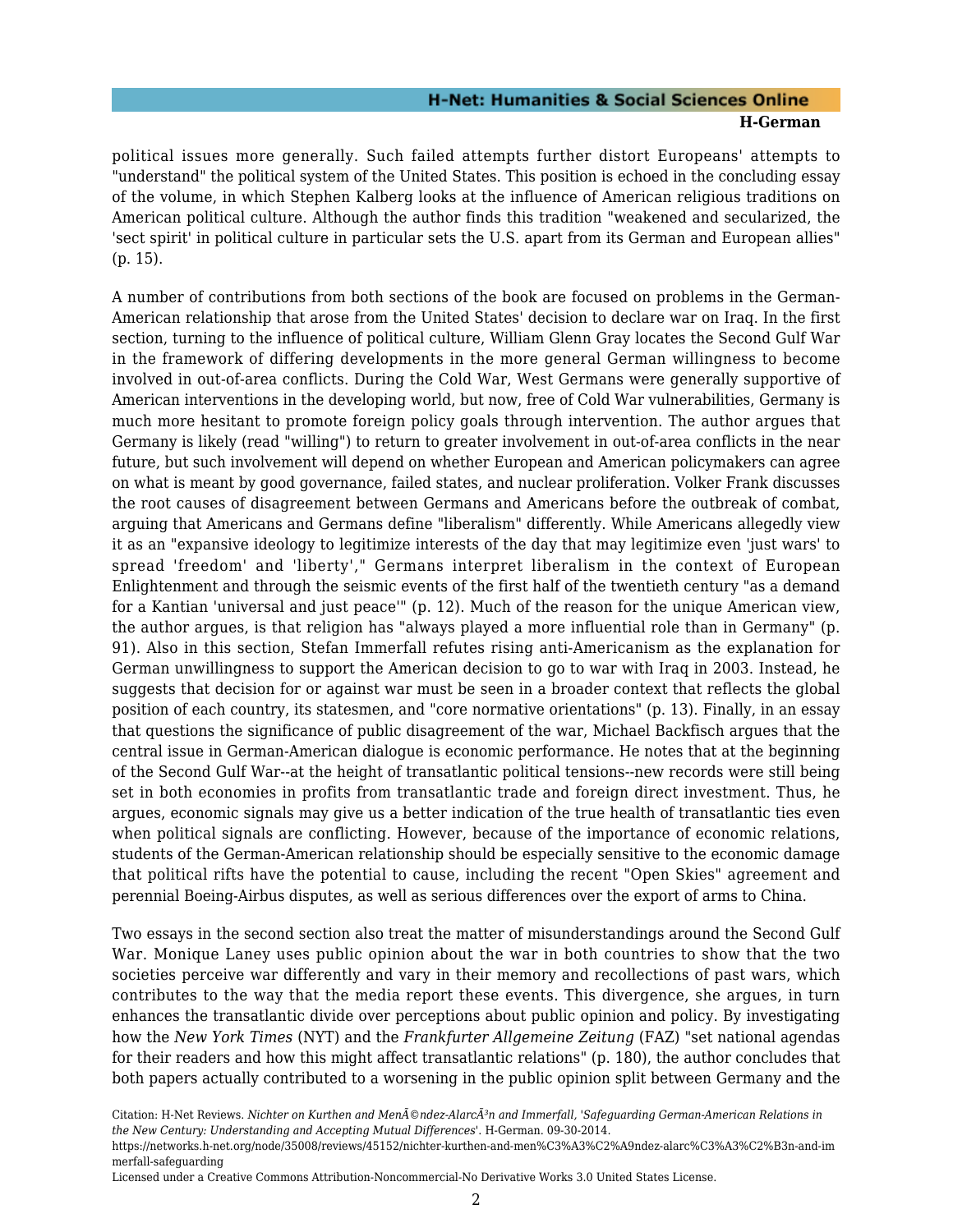### **H-Net: Humanities & Social Sciences Online H-German**

United States over the war (p. 182). This worsening was allowed to take place because, Laney argues, the NYT was guilty, in its coverage of the war, of lacking "information about Germany and specific viewpoints held in Germany." And, while the FAZ generally showed more interest in fostering the relationship between Germany and the United States, it was also guilty for distancing itself from the "war-related suffering of Americans", and through its use of stereotypes about American foreign policy (p. 181). Connecting to Laney's point, Gary Anderson argues that war memory is partly to blame for contemporary misunderstandings between Germany and the United States. He asserts that proud collective American memories after the Second World War stand in stark contrast to the generally more negative and guilt-ridden war remembrance in Germany. The author concludes that reconciliation will be possible only if the stereotypes about each country--the U.S. as "liberator" and "good" and Germany as "perpetrator" and "victim"--recede over time.

Heading the second section of essays, Regina Werum and Tomeka Davis trace the adoption of different approaches to domestic educational reforms in the United States and Germany. Although both countries performed poorly on the PISA (Program for International Student Assessment) multinational educational competency study between 2000 and 2004, the authors argue that Germany looked to the best practices of other nations as a way to improve its educational performance, while the American approach to reform showed little interest in the success of other nations and instead focused potential overhauls on getting its schools to compete against each other more efficiently. The authors attribute this tendency as a further indicator of American exceptionalism.

Barbara Schmitter Heisler argues that looking at the methods researchers in both countries study immigration policy reveals that "researchers have been informed by different conceptions about the 'nature' of their respective societies, in particular the role of the state, civil society, and the relationship between them" (p. 13). Through this example, she argues that for a true dialogue between countries to be possible, each must overcome its perception of unique essentialist attributes. Germans must abandon the idea that "nationhood, citizenship, and belonging in Germany [is] fundamentally different" from other European nations, such as France (p. 156); Americans must reconsider how immigration and the behavior of immigrants are measured--and must acknowledge that the current models, developed in the 1970s, are out of touch with the current condition of the labor market and the welfare state, thus leading to distorted policies that draw upon "the different emphases [Americans] put on a greater equalization of life-chances between immigrants and native populations and the policies they put in place toward these goals" (p. 160).

In a timely essay, Tom Clark discusses the reasons for Michael Moore's great success in Germany and argues that he helps confirm German stereotypes regarding the worst attributes of the United States. He also notes that this phenomenon represents a way for many Germans to come to terms with their nation's international role. Their negative image of the United States affirms their own positive German-European national identity as well as deflecting attention from recent distracting domestic challenges related to the German economy and welfare reforms. Meanwhile, Moore offers up the United States as a counterexample of an ideal modern state. Interestingly, Clark concludes that "Moore also serves as a representative of positive American qualities of egalitarianism, democracy, activism and civic courage that Germans are failing to show in a period of domestic and global crises" (p. 223).

What his rich set of essays does best is to present fresh and provocative perspectives on well-known--

Licensed under a Creative Commons Attribution-Noncommercial-No Derivative Works 3.0 United States License.

Citation: H-Net Reviews. *Nichter on Kurthen and Men*©ndez-AlarcÂ<sup>3</sup>n and Immerfall, 'Safeguarding German-American Relations in *the New Century: Understanding and Accepting Mutual Differences'*. H-German. 09-30-2014.

https://networks.h-net.org/node/35008/reviews/45152/nichter-kurthen-and-men%C3%A3%C2%A9ndez-alarc%C3%A3%C2%B3n-and-im merfall-safeguarding